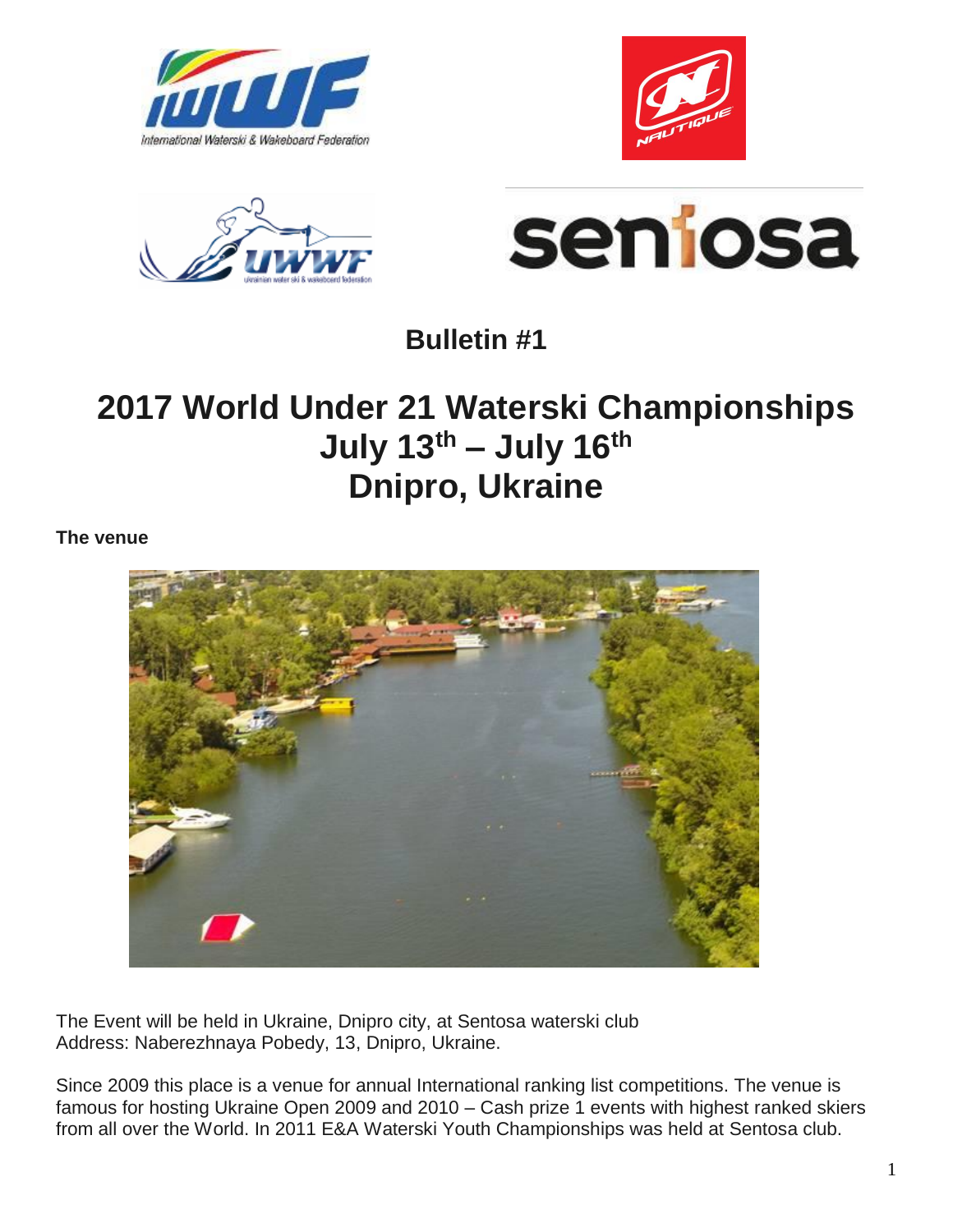#### **Airport, transfers, car rental**

The closest and the only airport is Dnipro International Airport (DNK). Regular direct flights are available from Vienna, Istanbul, Tel-Aviv and Kyiv. Distance between the airport (**A)** and the Hotel (**C)** is 18 kilometers with the Venue of competition (**B)** in between.

To order airport transfer, please send your request to [maria.korol.sentosa@gmail.com.](mailto:maria.korol.sentosa@gmail.com) The price is \$30.00 USD one way regardless of the number of people. There are 3 vans available with following capacity:

- 1. 1 bus of 7 places with 2,5 meters long luggage space for bags
- 2. 1 bus of 9 places with 2,5 meters long luggage space
- 3. 1 bus of 8 places with 2 meters long luggage space

If you want to rent a car/van for your team for the whole period – please, send your requests to the same e-mail address.



Transportation from and to the airport will be offered free of charge to Technical Officials, Executive Board members and Tournament Council members.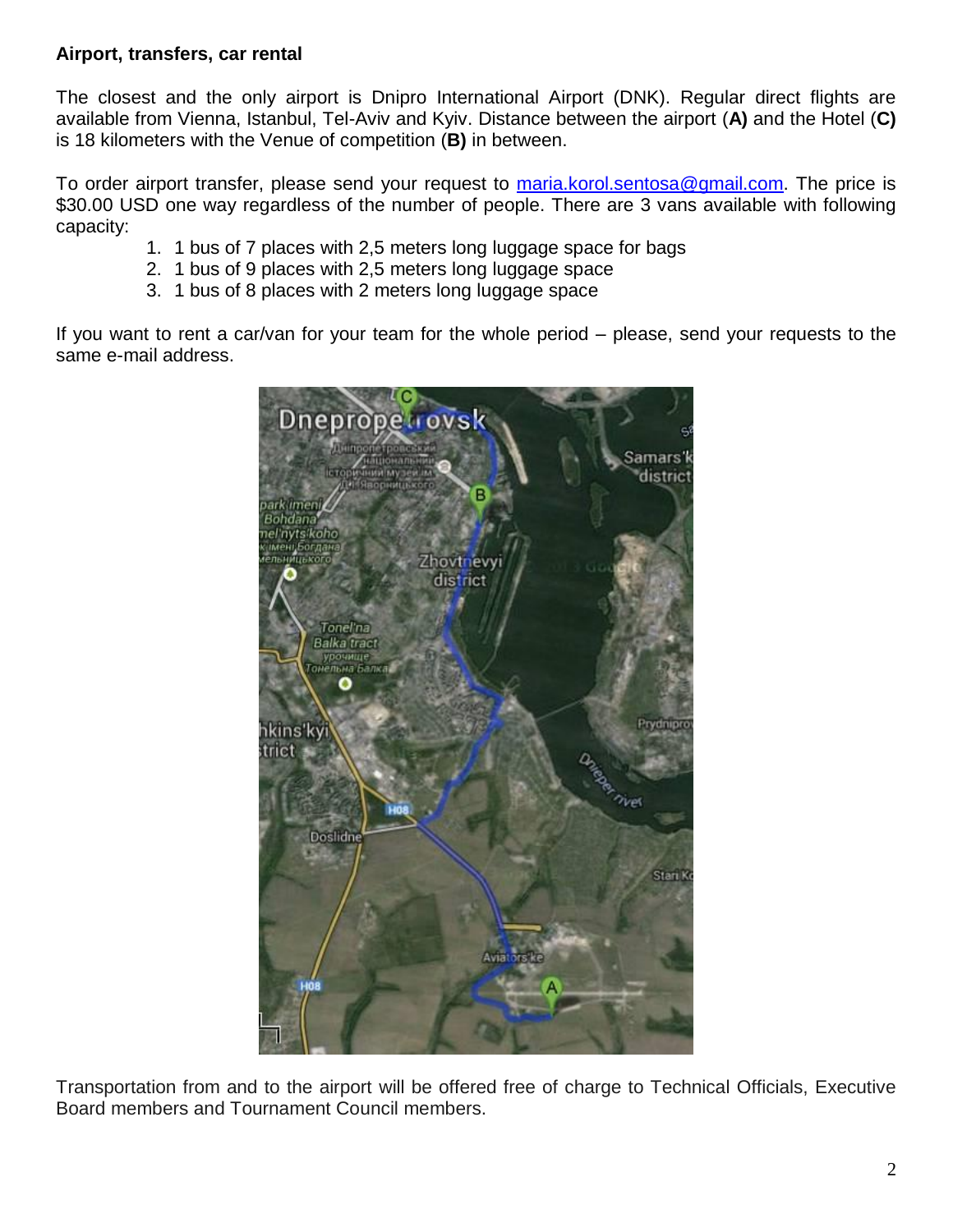## **Official hotel**

## **Menorah Hotel**



The Menorah Hotel is a modern 4 star property of the world class level, with the format that combines commitment to traditions and superior quality. The hotel is located in the center of Dnepropetrovsk, in the immediate vicinity of the New Bridge, the main artery of the city, connecting the right and left banks of the Dnipro River.

Please, visit Menorah official web page to see why this Hotel is different from others: <http://www.menorahotel.com/en>

#### **Address**

City Dnipro 4/26 Sholom-Aleihem Street

Please, send your reservation request directly to the Hotel: [booking@menorahotel.com](mailto:booking@menorahotel.com) with a copy to [maria.korol.sentosa@gmail.com](mailto:maria.korol.sentosa@gmail.com) Phone [+38 \(056\) 717-70-03](tel:%2B38%20%28056%29%20717-70-03) Phone [+38 \(056\) 717-70-04](tel:%2B38%20%28056%29%20717-70-04)



The cost of Standard double room is - 1920 UAH (75USD). Prices for other room categories can be easily found on the website.

**7 days city Hotel** located at the same address has several low budget 2 star rooms that can fit 3 people. The cost is 750 UAH (30 USD). If you wish to book them, underline it in your booking request.

Please, book your room **before May 31st** using code "Sentosa waterski club".

All types of credit cards are accepted in the Hotel.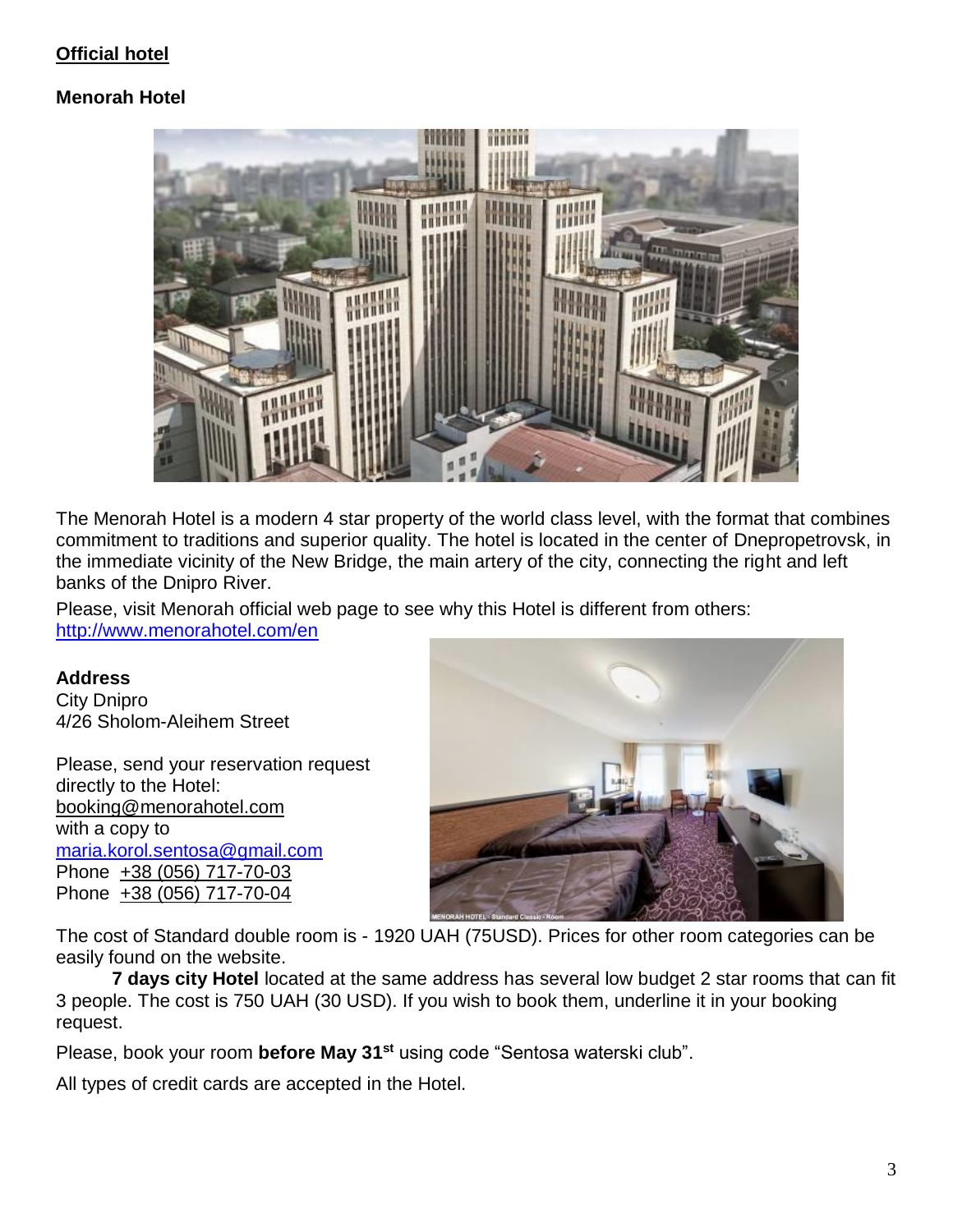**Transportation** between official Hotel and the site of competition will be arranged for free by two buses running in the morning, during lunch time and at the end of each competition day.

#### **Lunches and dinners and Final Night banquet**

Lunches will be available for free at the site for athletes and officials during days of competition. During other days and for evening meals it will be possible to arrange yourself in the city as both Hotel and the site are situated in the middle of Dnipro.

Opening Ceremony and Final Night Banquet are free of charge to Athletes, Team Officials, Technical Officials, Executive Board members and Tournament Council members.

#### **Payment**

Visa and MasterCard are the most commonly accepted credit cards in Ukrainian restaurants and stores.

#### **Visa Requirements**

Please check with your travel agent or your local Ukrainian Consulate if you need visa. In case you do, please, contact [u21worlds@gmail.com](mailto:u21worlds@gmail.com) for official invitation from Ukrainian waterski and wakeboard Federation.

### **Official Towboat**

The Official Towboat Sponsor of the Under 21 World Championships is Nautique.



The towboats provided by Nautique will be equipped with Zero Off speed control. The specifications of the boats will be communicated in Bulletin 2.

### **Doping control**

In accordance with the IWWF Anti-Doping Rules, Doping controls will be conducted during the *competition. By entering this competition, all athletes agree to be subject to doping control.*

Information about the IWWF Anti-Doping program, the current IWWF AD Rules and links to the list of *banned substances can be accessed on [iwwfed.com](http://www.iwwfed.com/) in the "Athletes" drop down menu on the homepage, under the Anti-Doping tab. The* direct link is:<http://iwwfed.com/athletes/anti-doping/>

## **Official Facebook Page**

This Championship event will have an Official Facebook Page *instead of* an official website. The Facebook Page can be found here:

<https://www.facebook.com/World-Under-21-Waterski-Championships-Dnipro-2017-1250101495043521/>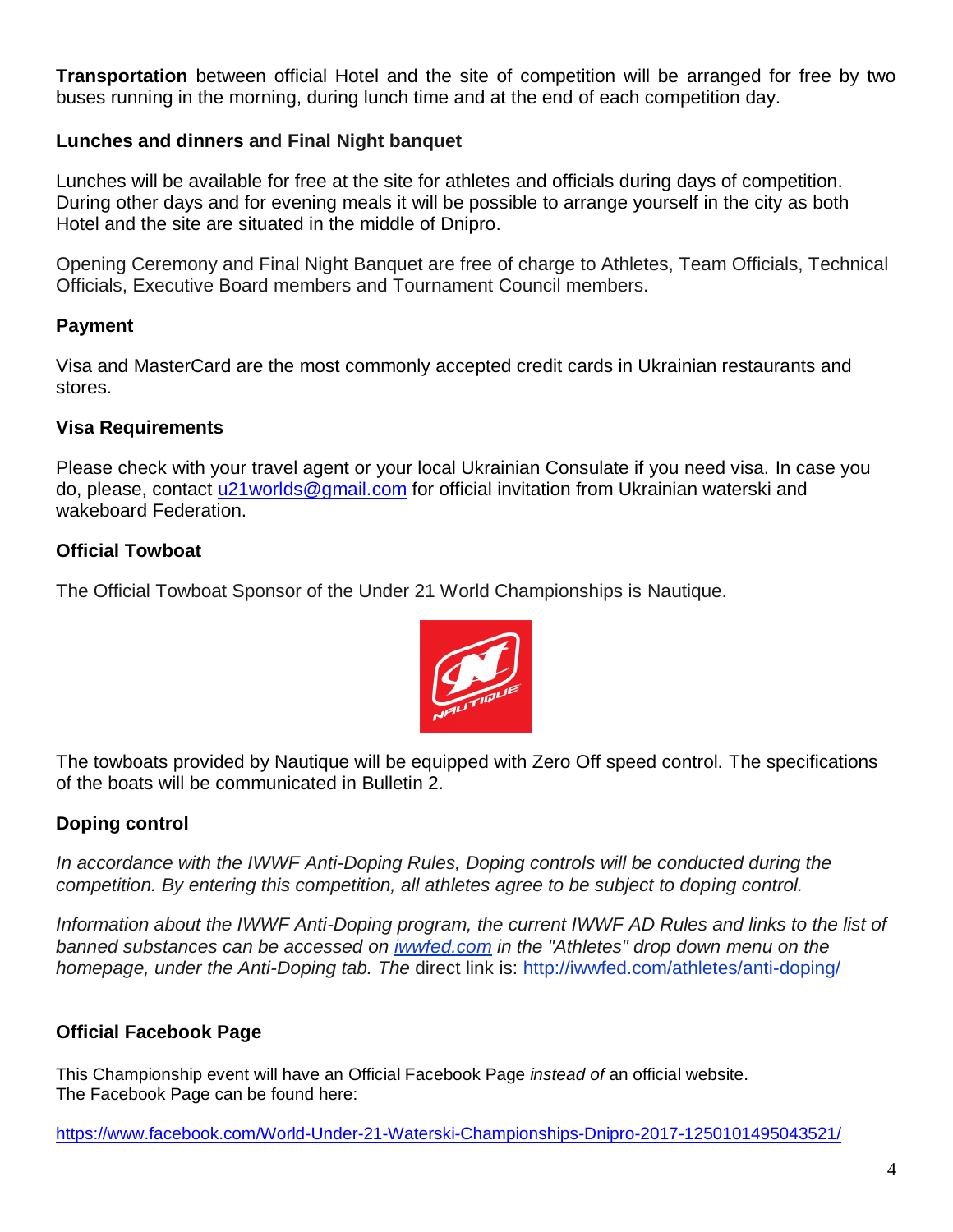# **Unofficial training**

Available any time before the official start of the Championships. Training cost is 300 USD per hour. Minimum slot to book is 15 minutes. Slalom and jump practice will be held on official stadium. Tricks – right nearby.



Please send your training requests to u21 worlds@gmail.com, and make sure you receive confirmation.

The training schedule will be made available for consultation by June 1<sup>st</sup>. The final version will be available by June  $15<sup>th</sup>$ . Be aware that changes in final schedule due to homologation process may occur! Payment details will be announced in Bulletin #2.

### **Intention to Enter**

In accordance with IWWF Rule 2.05, each Federation is required to submit an Intention to Enter for the Championships.

ATTENTION - Intentions to Enter and Entries MUST be submitted exclusively through the online Admin system at<http://www.iwsftournament.com/WorldAdmin/> using the password which was provided to your Federation for this purpose. If you forgot your password, please contact IWWF Administration at [iwwf@iwwfed.com](mailto:iwwf@iwwfed.com) for assistance.

The deadline for submitting the Intention to Enter is **May 13th, 2017**.

## **Final Entry**

In accordance with IWWF Rule 2.05, each Federation is required to submit an Official Entry Form for the Championships.